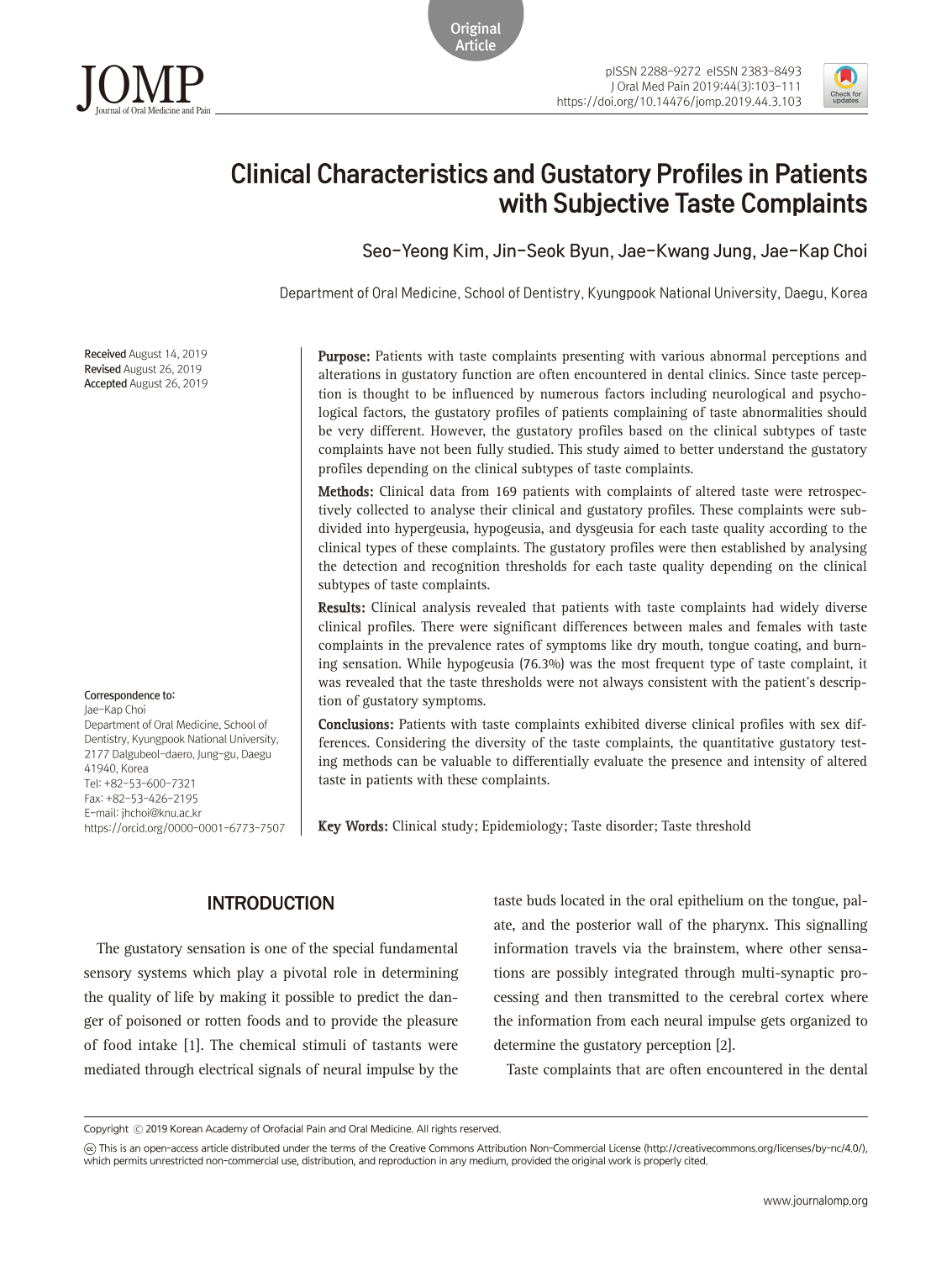clinics present with various abnormal alterations in gustatory perception. The gustatory alterations could be perceived due to pathological disturbances at any steps of sensation, integration, or organization [2]. The gustatory sensations could be affected by the delivery conditions of the gustatory components, as well as the integrity of the taste bud cells and the underlying nerves. The former might frequently be observed in patients with hyposalivation, tongue biofilm, and oral inflammation. In addition, it was reported that taste complaints were initiated by a variety of systemic drugs and diseases [3]. The mechanistic causes of gustatory dysfunction were classified into transport, sensory, and neuronal problems [4]. It was also known that sensory inputs like olfactory, tactile, and thermal stimuli were intimately involved in gustatory perception [2]. Since it is not easy to discriminate the sensation disturbances from the perception disturbances, the terms of gustatory (taste) dysfunction, gustatory (taste) disorder, and gustatory (taste) complaints have been interchangeably used [5]. However, considering that the subjective taste complaints could be caused by olfactory or somatosensory disorder/dysfunction or psychological problems without any abnormal findings of gustatory sensitivity, taste complaints appear to be a more suitable term encompassing all the conditions related with the selfreported taste alterations.

The prevalence rate of taste disorders was known to range from 0.6% to 5.3% among various populations [6- 8]. Recently, an epidemiological study conducted through population-based surveys reported that the prevalence of self-reported taste alterations amounted to 19% and progressively increased with age [9]. However, several studies have indicated that among the patients with subjective complaints of taste loss, only a minority demonstrated a measurable loss in the quantitative taste tests, thereby exhibiting the clinical importance of quantitative gustatory analysis [10,11]. Various methods that can be categorized as chemogustometry and electrogustometry, have been introduced for the quantitative assessment of taste. Most taste clinics have adopted one of the quantitative methods for better evaluation of taste disorders [12].

Few studies have reported the differential features of gustatory outcomes according to the clinical types of taste complaints. In addition, there were no detailed studies

examining the differences in the clinical profiles of patients with taste complaints according to sex.

Therefore, this study aimed to determine the sex differences in the clinical profiles and to investigate the differential pattern of quantitative gustatory outcomes according to the clinical types of taste complaints. For this purpose, the study was retrospectively conducted to analyse the clinical characteristics of patients with taste disorders and to compare the quantitative outcome of gustatory tests according to the clinical types of taste complaints.

#### MATERIALS AND METHODS

This study was based on the data obtained from hospital records of the patients who visited the Department of Oral Medicine, Kyungpook National University Dental Hospital from 2003 to 2019 with the chief complaint of taste problems. After excluding patients who did not undergo gustometric tests or had insufficient records, 169 patients were included in the study. The study protocol was approved by the Institutional Review Board of Kyungpook National University Dental Hospital (IRB no. KNUDH-2019-01-05-00). Acquisition of informed consent was exempted by the Board.

Demographic and clinical information included sex, age, gustatory complaints, past medical/dental history, salivary flow, gustatory thresholds, intraoral findings, such as tongue coating, oral malodour, etc. Taste complaints were broadly classified into hypergeusia, hypogeusia, and dysgeusia and then according to the quality of the affected taste, they were further subclassified into sweet, salty, bitter, and sour. Systemic conditions were evaluated using a questionnaire and systemic review. The chief complaints were analysed in detail with regard to the onset, progression, severity of taste problem, accompanied symptoms, suspicious causes, prior treatment and response, and the accompaniment of olfactory problems. Physical and radiographic examinations were carried out in order to identify the presence of oral dryness, viral/bacterial/fungal infections, and oral mucosal lesions. For the clinical evaluation of oral dryness, the flow rate of unstimulated whole saliva was measured by using the spitting method and recorded in mL/ min. Finally, the quantitative gustatory test was conducted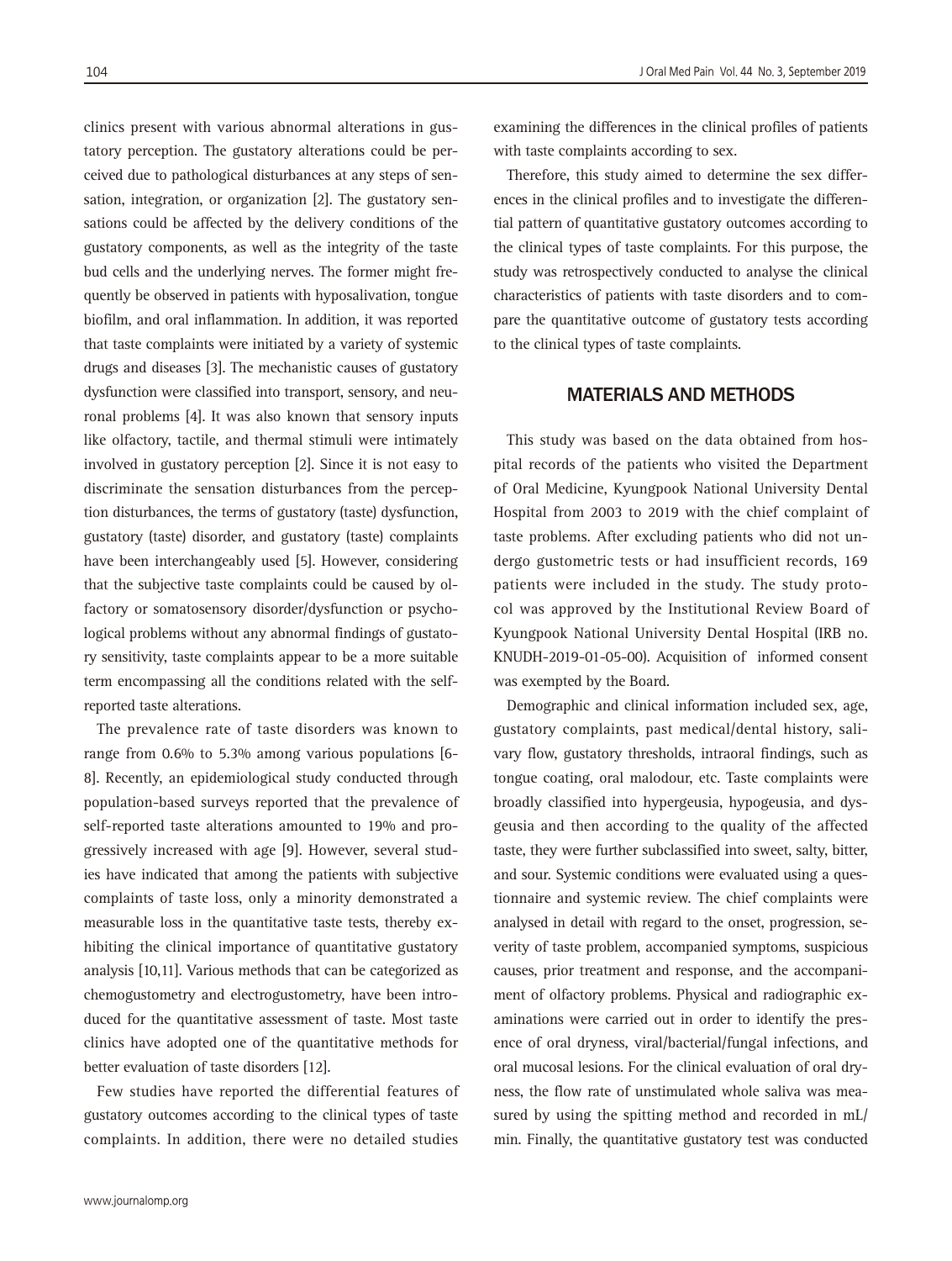using the whole mouth chemogustometric method as described in previous literature [13]. Briefly, the test procedure was performed with serial applications of the tastant solutions at 14 different concentration levels in the order of sucrose, sodium chloride, tartaric acid, and quinine hydrochloride. The concentration levels of tastants are shown in Supplementary Table 1 (available online only) [13]. First, 1 mL aliquot of the lowest concentration (C1) was sprayed from a needle-free syringe over the subject's tongue, who then spitted the solution. The subjects then reported whether or not there was a taste sensation and described the quality of the taste. The same procedure was followed using 1 mL aliquots of successively higher concentrations of the solution until the subject detected and accurately recognized the taste. The same process was repeated for the other taste solutions. The lowest concentration at which the subject felt a taste sensation was defined as the detection threshold and the lowest concentration at which the subject accurately identified the characteristics of the taste was defined as the recognition threshold [13]. The threshold values were recorded along with the level of taste concentration for each taste quality.

Statistical analysis of the data was performed using SPSS for Windows, Version 12.0 (SPSS Inc., Chicago, IL, USA). Quantitative data were presented as mean±standard deviation (SD). The normality test was performed using the Shapiro-Wilk test. For statistical analysis, the Kruskal-Wallis test was applied to compare the differences in detection and recognition thresholds between the hypergeusia, hypogeusia, and dysgeusia groups. Scheffé's test using ranks or Tamhane's T2 using ranks was followed as Post hoc multiple comparisons when appropriate. For statistical comparison between the sex groups, Mann-Whitney U-test was performed to determine the differences in the duration of symptoms and the treatment period; and Chi-square or Fisher's exact test was used to compare the differences in other clinical variables. The significance level was set at p<0.05.

## RESULTS

The hospital records of 169 patients (73 males and 96 females) were analysed retrospectively in this study. The patients' age ranged from the second to the ninth decade (mean age  $58.1 \pm 14.5$  years). The age distribution peaked in the 60s (31.4%) for both men and women, with patients in their 50s (20.7%) being the next most-affected age group (Fig. 1). In addition, the clinical profiles of patients with taste complaints were analysed together with their sex differences (Table 1). Statistical analyses revealed that there were no significant differences in the sex distribution and age distribution between the sexes.

The mean duration of symptoms after the onset of gustatory dysfunction until the first visit to our clinic was  $9.4 \pm 14.2$  (SD) months. A large proportion of the patients (108 patients, 63.9%) had a history of previous treatments for taste complaints from other clinics such as otolaryngology, local dental clinic, and internal medicine. The average treatment period in our clinic was 65.50 days. However, there were no significant differences in the symptom duration, previous treatment experience, and treatment period between the sexes.

Subjective dry mouth, burning sensation, and tongue coating were the associated symptoms frequently reported in patients with taste complaints. Sixty-one patients (36.1%) reported subjective oral dryness, which was significantly more common in women (41 patients, 42.7%) than in men (20 patients, 27.4%). Furthermore, the salivary flow test revealed that the mean flow rate of unstimulated whole saliva (60.9%) was 0.2 mL/min in 103 subjects and among them, hyposalivation with less than 0.1 mL/min was found in 42 subjects (16 males and 26 females). In this study, sixtyfive patients (38.5%) complained of oral burning sensation,



Fig. 1. Age and sex distribution of the subjects.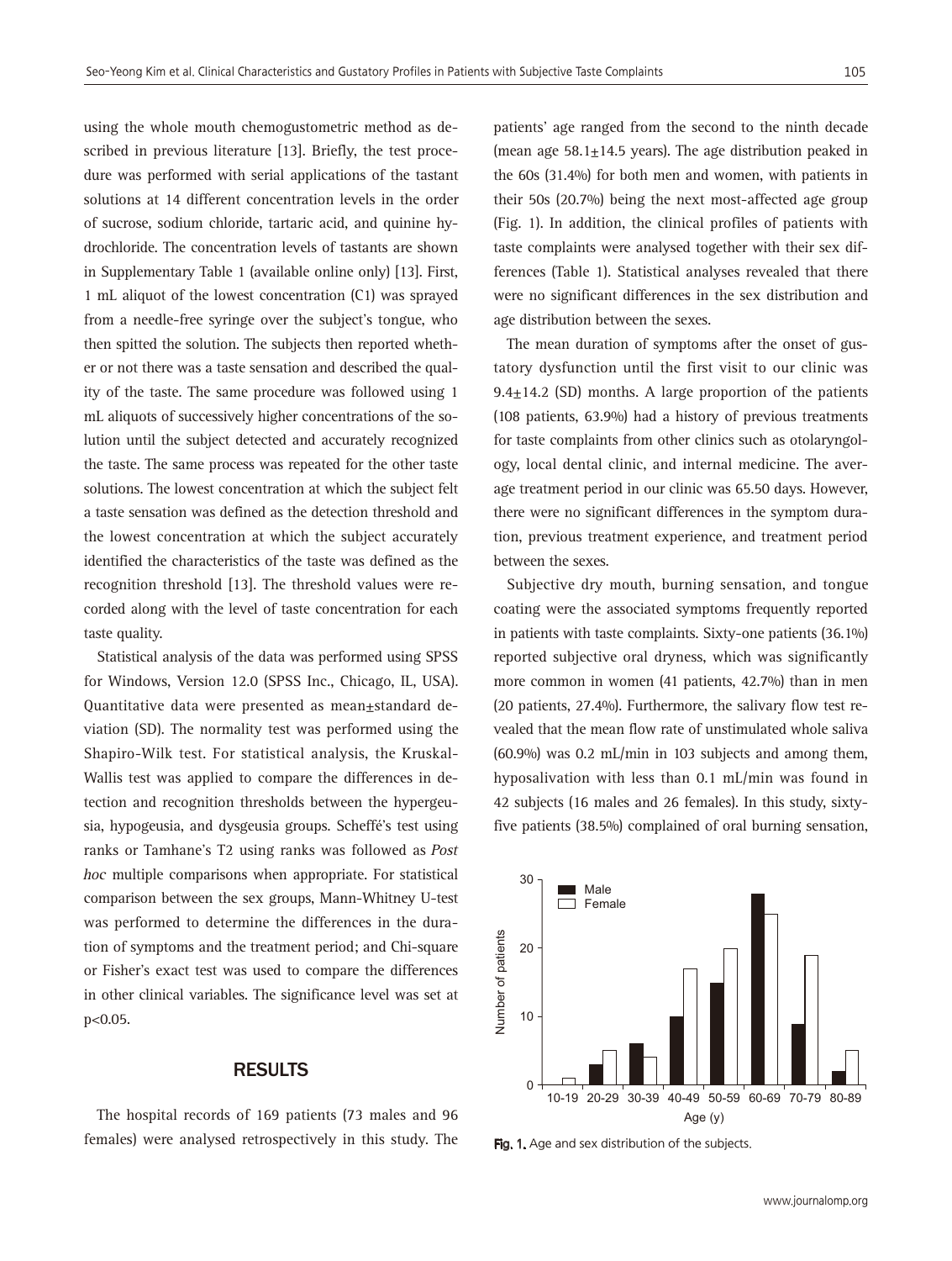| Variable ·              | Total (n=169)      | Male (n=73)        | Female (n=96)      | p-value                 |
|-------------------------|--------------------|--------------------|--------------------|-------------------------|
| Age distribution (y)    |                    |                    |                    | $0.759$ <sup>a</sup>    |
| $\geq 60$               | 88 (52.1)          | 39 (53.4)          | 49 (51.0)          |                         |
| < 60                    | 81 (47.9)          | 34 (46.6)          | 47 (49.0)          |                         |
| Progress                |                    |                    |                    |                         |
| Duration of symptom (m) | $9.36 \pm 14.20$   | $7.75 \pm 12.22$   | $10.69 \pm 15.41$  | 0.103 <sup>b</sup>      |
| Pre-treatment history   | 108 (63.9)         | 45 (61.6)          | 63 (65.6)          | $0.593^{\circ}$         |
| Treatment period (d)    | $65.50 \pm 194.05$ | $45.10 \pm 167.21$ | $81.01 \pm 209.96$ | $0.317^{b}$             |
| Associated symptoms     |                    |                    |                    |                         |
| Subjective oral dryness | 61(36.1)           | 20(27,4)           | 41 (42.7)          | $0.040^{*a}$            |
| Burning mouth sensation | 65 (38.5)          | 20(27,4)           | 45 (46.9)          | $0.010***$ <sup>a</sup> |
| Tonque coating          | 43 (25.4)          | 25(34,2)           | 18 (18.8)          | $0.022*$ <sup>a</sup>   |
| Olfactory dysfunction   | 24 (14.2)          | 11(15.1)           | 13(13.5)           | $0.778$ <sup>a</sup>    |
| Changed appetite        | 40(23,7)           | 16(21.9)           | 24(25,0)           | $0.641$ <sup>a</sup>    |
| Oral malodor            | 10(5.9)            | 5(6.8)             | 5(5.2)             | 0.747c                  |

Table 1. Distribution of the clinical properties between the sexes

Values are presented as number (%) or mean±standard deviation.

<sup>a</sup>Chi-square test, <sup>b</sup>Mann-Whitney U-test, 'Fisher's exact test.

\*p<0.05, \*\*p<0.01.

Table 2. Systemic conditions of the subjects (n=169)

| Variable                         | Value     |  |
|----------------------------------|-----------|--|
| Current/past medical illness     |           |  |
| Allergic disease                 | 24 (14.2) |  |
| Diabetes mellitus                | 23(13.6)  |  |
| Encephalopathy                   | 17(10,1)  |  |
| Thyroid problem                  | 13(7.7)   |  |
| Gastroesophageal reflux disorder | 11(6.5)   |  |
| Hepatic disease                  | 7(4.1)    |  |
| Psychiatric problem              | 7(4.1)    |  |
| Renal disease                    | 4(2,4)    |  |
| Medication intake status         |           |  |
| Over 12 months                   | 77 (45.6) |  |



Values are presented as number (%).

which was significantly more common in women (45 patients, 46.9%) than in men (20 patients, 27.4%). Oral examination revealed that 43 patients (25.4%) had an apparent tongue coating, which was significantly more common in men (25 patients, 34.2%) than in women (18 patients, 18.8%).

Regarding the coexistence of other chemosensory dysfunction, olfactory disorders were reported only in 24 patients (14.2%). Forty patients (23.7%) complained of decreased appetite due to taste abnormality and 10 patients (5.9%) reported oral malodour or bad breath.

With regard to the general health conditions, the most frequent systemic disease was allergic disease, accounting for 24 patients (14.2%), followed by diabetes mellitus (23

Fig. 2. Distribution of the clinical subtypes of taste complaints.

patients, 13.6%), and encephalopathy (17 patients, 10.1%). Of the 169 patients, 77 patients (45.6%) took more than one medication for more than 12 months. The detailed systemic conditions and medication status are also presented in Table 2.

The distribution of the clinical subtypes of taste dysfunction is presented in Fig. 2. Hypogeusia (76.3%) was the most common subtype of taste complaints, followed by dysgeusia (16.3%), and hypergeusia (only 7.4%). In addition, further comparison of the gustatory thresholds is shown in Fig. 3. For salty taste, the detection thresholds were significantly elevated among subjects in the hypogeusia group compared to those in the dysgeusia group (p=0.036). Similarly, the recognition thresholds in the hypogeusia group also displayed significantly higher thresholds compared to those in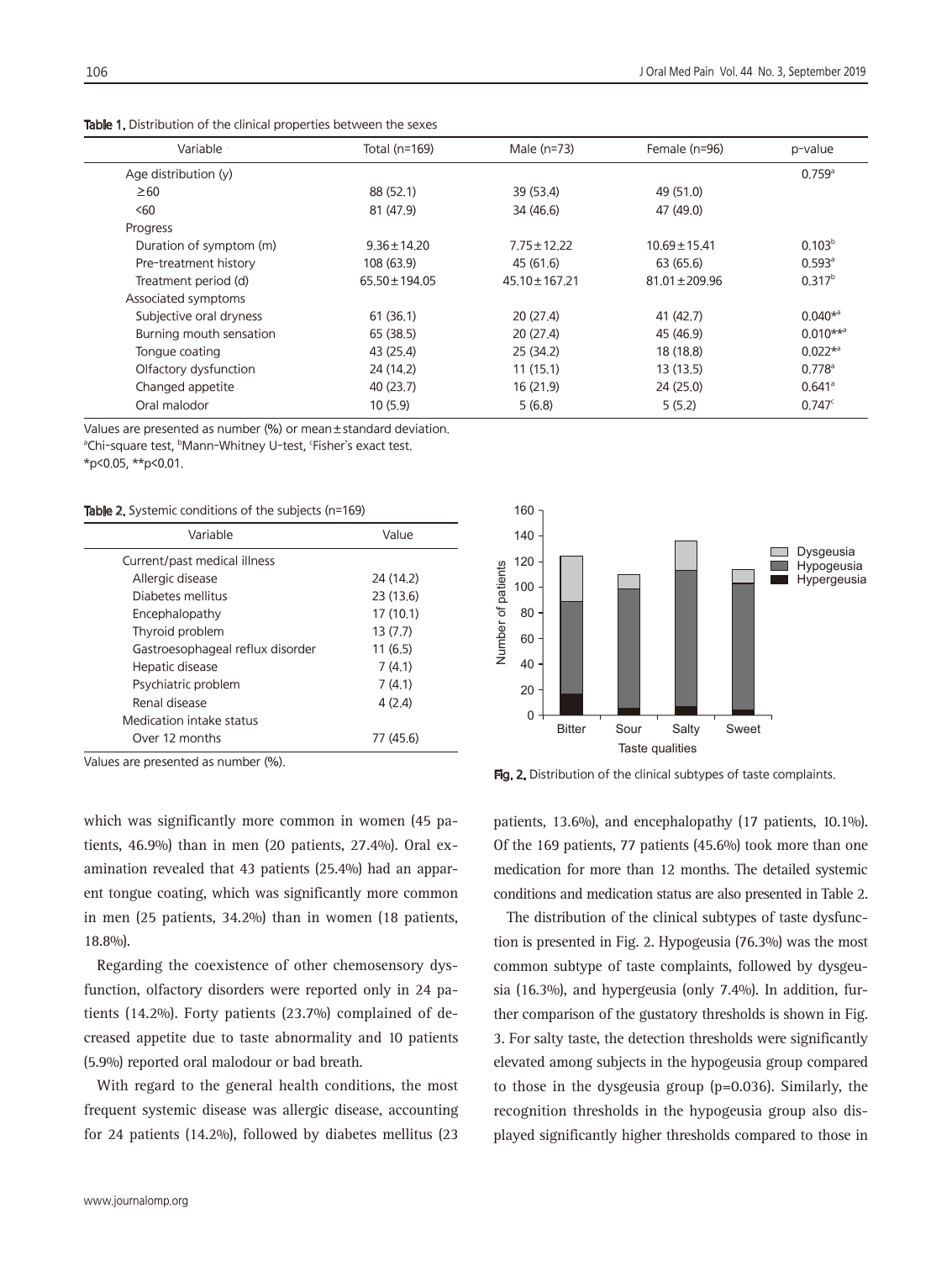

Fig. 3. Comparison of taste thresholds according to the clinical subtypes of taste complaints. (A) Bitter threshold, (B) Sour threshold, (C) Salty threshold, (D) Sweet threshold. HyperG, hypergeusia; HypoG, hypogeusia; DysG, dysgeusia. Scheffé's test using ranks for salty taste, Tamhane's T2 using ranks for sweet taste as Post hoc multiple comparisons. \*HypoG vs. DysG in the detection threshold (\*p<0.05). †HypoG vs. HyperG in the recognition threshold (<sup>†</sup>p<0.05). <sup>‡</sup>HypoG vs. DysG in the recognition threshold (<sup>†</sup>p<0.05). <sup>\$</sup>HypoG vs. HyperG in the recognition threshold ( §p<0.01).

the hypergeusia and dysgeusia groups (p=0.033, 0.026, respectively). For sweet taste, there was no significant difference in the detection thresholds between the hypergeusia, hypogeusia, and dysgeusia groups. Statistically significant differences (p<0.001) in the recognition thresholds were also observed between the hypergeusia and hypogeusia groups. For bitter and sour taste, a comparison of the groups showed no statistically significant differences for both detection and recognition thresholds (p>0.05).

#### **DISCUSSION**

Taste sensation is essentially defined as the specialized chemosensation in the taste bud that senses the chemical molecules with taste qualities. Taste qualities have been traditionally subdivided into sweet, salty, sour, bitter, and umami, depending on the nature of the taste perceived in the brain. Unlike other special sensations like visual sensation, taste perception is more complicated due to its integration with other sensory inputs before taste perception and discrimination occurs at the cerebral cortex level [5]. Previous literature has indicated that most taste complaints could be caused by disturbances in olfactory sensation and instead of the gustatory sensation itself [14-16]. The complex process of taste perception plays a central role in the clinical diversity of taste complaints in patients, thereby leading to challenges for clinicians. It was therefore recommended that patients with taste complaints should be carefully examined using the quantitative assessment, as well as the clinical evaluation, focused on the taste sensitivity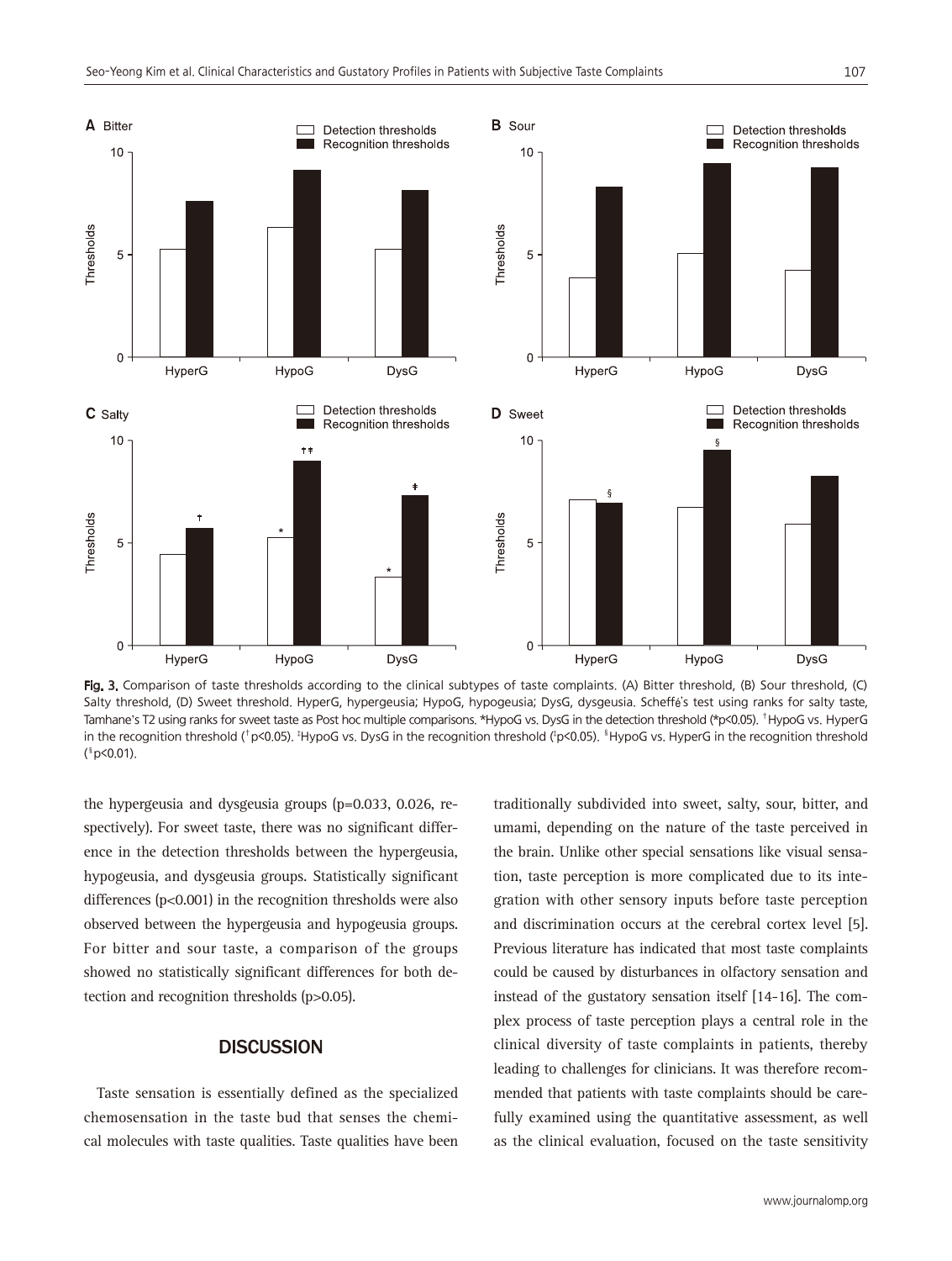and the possible causes [5,15]. While several studies reported the diversity in clinical characteristics of patients with taste complaints, there have been fewer reports that analyse the sex differences in the clinical profiles and determine the differential pattern of quantitative gustatory outcome according to the clinical types of taste complaints [10,15].

Regarding the clinical profiles of patients with taste complaints, this study showed that patients in their sixties formed the largest age group (31.4%), whereas patients under 29 years accounted for only 5.3%. Several previous studies also indicated age-related changes in taste sensitivity with a progressively increasing prevalence rate with age [6,9,17]. Our findings confirmed previous observations regarding the possible effects of age on the taste complaints [6,18]. This tendency could be interpreted as a consequence of the increased prevalence of systemic diseases and medications with aging [6,18,19]. Furthermore, it was suggested that older individuals were more vulnerable to the same causes of taste dysfunction than the young age group [20]. It was also reported that the loss of taste among the older population was more commonly caused by nutritional deficiency, and oral and systemic diseases [21]. In terms of the sex proportion of the patients with taste complaints, there were no significant differences between the sexes, even though females showed a slightly higher ratio of 1:1.2.

Our study revealed that a considerable proportion of patients (45.6%) were taking one or more medicines for over 12 months, i.e. antihypertensives, cardiac medications, antidiabetic drugs, thyroid drugs, medications for several types of brain diseases, antidepressants, and gastrointestinal medicines. Drug-induced taste disorders were reported as the most common type of taste disorders [3]. A number of drugs are known to have the potential to disturb the normal taste function by various mechanisms [22]. Drug-induced taste disorders could occur by inducing a neuronal dysfunction mainly through disturbing the ion channels and cellular homeostasis in the taste buds [23,24]. The gustatory system can be partly influenced by medications that alter the chemical composition or flow rate of saliva [25]. However, since these mechanisms are not fully understood, it is not easy to determine the direct link between individual drugs taken by the patients and their taste complaints. In addition, systemic conditions, such as endocrine and metabolic

disorders have been reported to cause abnormalities in taste sensation [14,26,27]. This study found that allergic disease was the most frequent systemic disease followed by diabetes mellitus. It might be implied that antihistamines and decongestants for allergic diseases may affect the taste sensa-

In this study, 24 patients (14.2%) reported subjective olfactory disturbances, while previous literature has described that most self-reported cases of taste loss were confused with olfactory loss due to the limited ability to discriminate complex flavours of food/beverages [2,5,19,28]. However, since this prevalence of olfactory loss was based only on questionnaires and interviews instead of quantitative olfactory assessment, it could be potentially under-estimated in this study and may be inadequate to determine the effect of olfactory loss on taste complaints.

tion or probably the olfactory sensation.

Regarding the sex differences in clinical profiles, this study revealed that subjective dry mouth was significantly more common in females than in males with taste complaints, while coated tongue was significantly more frequent in males than in females. Previous studies indicated that dry mouth and tongue coating could cause disturbances in taste sensation through insufficient solution and blocked delivery of the taste components within the food [2,14,19]. Our results were consistent with previous findings that xerostomia and hyposalivation were more prevalent in women [29,30]. A recent study reported that tongue coating was significantly higher in males and there was a strong correlation between tongue coating and increasing age [31]. Collectively, these findings indicated that the local causes for taste complaints may be different between males and females, subsequently leading to dental clinicians considering more individualized strategies during oral examination and treatment. In addition, our study found that the burning sensations were significantly more common in females than in males with taste complaints. This finding was in accordance with the findings that burning mouth syndrome was more prevalent in the middle-aged female population [32,33]. Other studies showed that complaints of burning mouth were more frequent in women (12.3%) than in men (5.4%) with gustatory or olfactory complaints [10].

A variety of quantitative tests were clinically and experimentally developed with a focus on gustatory sensitivity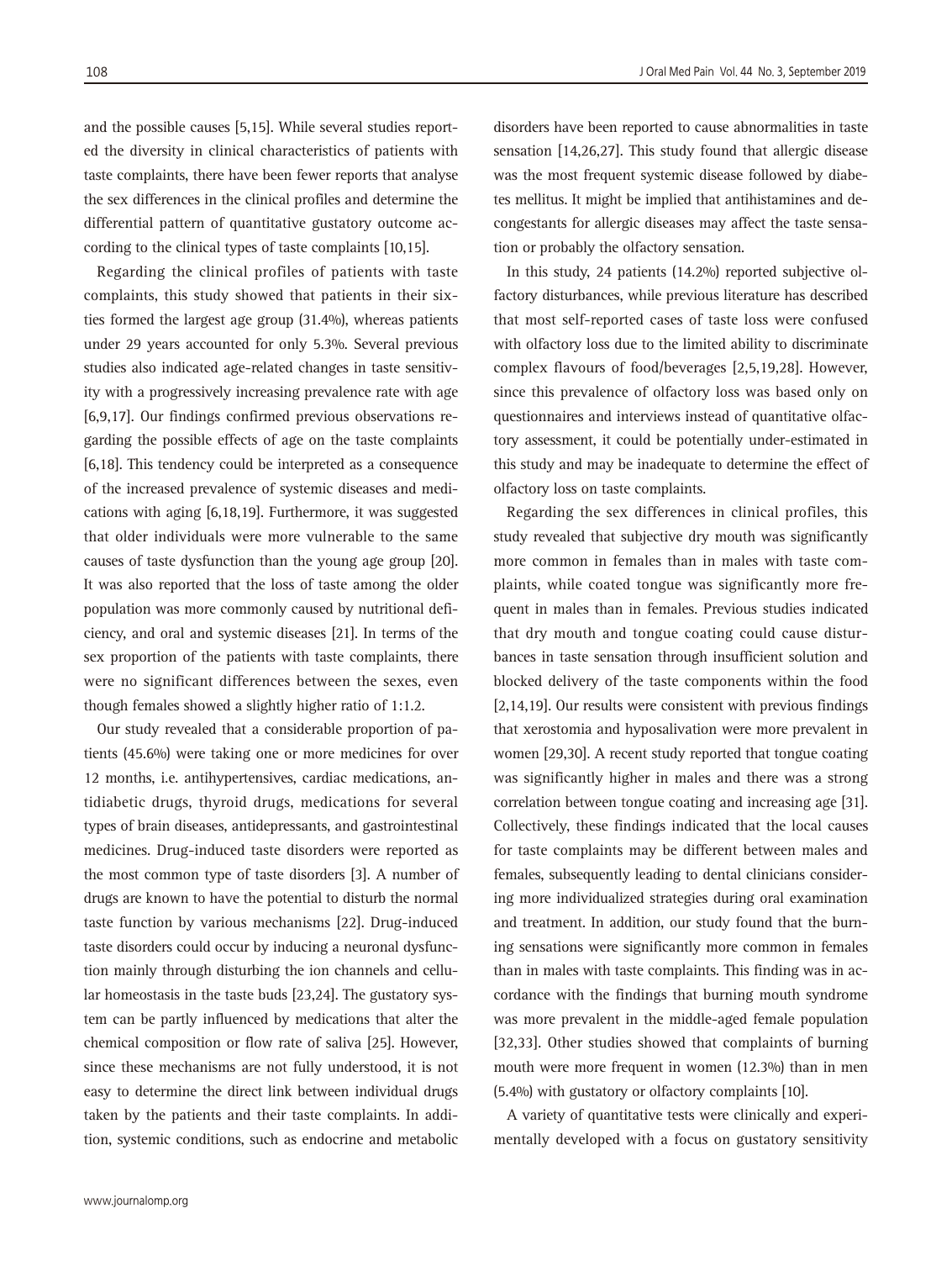[14,26,34]. To date, there have been several methods to evaluate taste sensitivity, which are mainly classified into electrogustometry and chemogustometry. While electrogustometry was used to quantitatively measure the sensory thresholds of the taste buds in response to electrical stimuli rather than chemical stimuli, chemogustometric tests were performed to assess the gustatory threshold to detect and identify the given taste quality using taste solutions with different concentrations and taste qualities [12,13,34]. Although electrogustometry was considered to be more practical due to the relatively simple and short examination procedure, chemogustometric methods involving the application of taste components were considered to be more appropriate in representing the quantitative and qualitative aspects of taste sensations [26,35]. In the present study, the taste thresholds were also determined using one of the most commonly used chemogustometric methods, as described previously [13]. However, despite the numerous studies, there is no definitive range of normal values of taste thresholds due to insufficient samples and diverse outcomes, which makes it hard to determine whether the measured values fall within the normal range [36-38].

In the present study, analysis of the quantitative gustatory outcomes depending on the clinical subtypes of taste disorders showed that the taste thresholds were not always consistent with the patient-described gustatory symptoms. A previous study reported that self-reported questionnaires had low accuracy in detecting taste dysfunctions [15]. Another study based on quantitative gustatory and olfactory tests also revealed that only 25.4% patients had abnormal gustatory function among the patients with only taste complaints and 9.5% had an abnormal gustatory function for those reporting taste and smell complaints [5]. In addition, our study showed that for salty and sweet tastes, the gustatory thresholds seemed to correspond to the patientdescribed symptoms, while there were no significant differences between the hypergeusia, hypogeusia, and dysgeusia groups in the taste thresholds for bitter and sour tastes. The reasons for these differences in the quantitative gustatory outcomes are not clear. These wide variations in the taste thresholds of patients with taste complaints might be explained by the dynamic and distributed characteristics of gustatory processing. The gustatory system consists

of multiple levels of interacting neural network distribution. Each gustatory nucleus is reciprocally connected, and the outputs of each nucleus may affect the activity of the other. Furthermore, these gustatory nuclei interact with information from the somatosensory system as well [39,40]. Subjective taste complaints also appear to be a consequence of the sensory disturbances of psychiatric origin [41]. However, since taste disorders are clinically defined as abnormal chemical senses responding to taste compounds, it is hard to objectively determine the presence and severity of taste disorders. The patient response, even by quantitative analysis, would be subjective and individualized with psychological involvements [12].

Therefore, dental clinicians would inevitably encounter inconsistencies between the patients' subjective taste complaints and the results of the taste threshold tests. Nevertheless, our findings indicate that patients with taste complaints could present not only with true dysfunction in the taste sensation, but also with the other disturbances related with taste perception. The quantitative taste measurements could be clinically meaningful as useful diagnostic tools capable of differentiating true taste dysfunctions among the heterogeneous taste complaints.

There are several intrinsic limitations to the present study. First, due to the retrospective design of this study, there was some missing information in some of the cases. Second, our information did not include sufficient psychiatric conditions affecting chemosensory dysfunction. Third, laboratory tests to evaluate any possible systemic conditions affecting the taste sensations were not performed for all patients. In other words, all the conditions that could impede taste function were not controlled, making it difficult to differentiate the true loss of taste from other chemosensory dysfunctions.

In conclusion, patients with taste complaints had diverse clinical profiles, ranging from true taste sensory dysfunction to disturbed taste perception with normal sensation. Considering the diversity of taste complaints, the quantitative gustatory testing methods are valuable to differentially evaluate the presence and intensity of taste sensation in patients with taste complaints.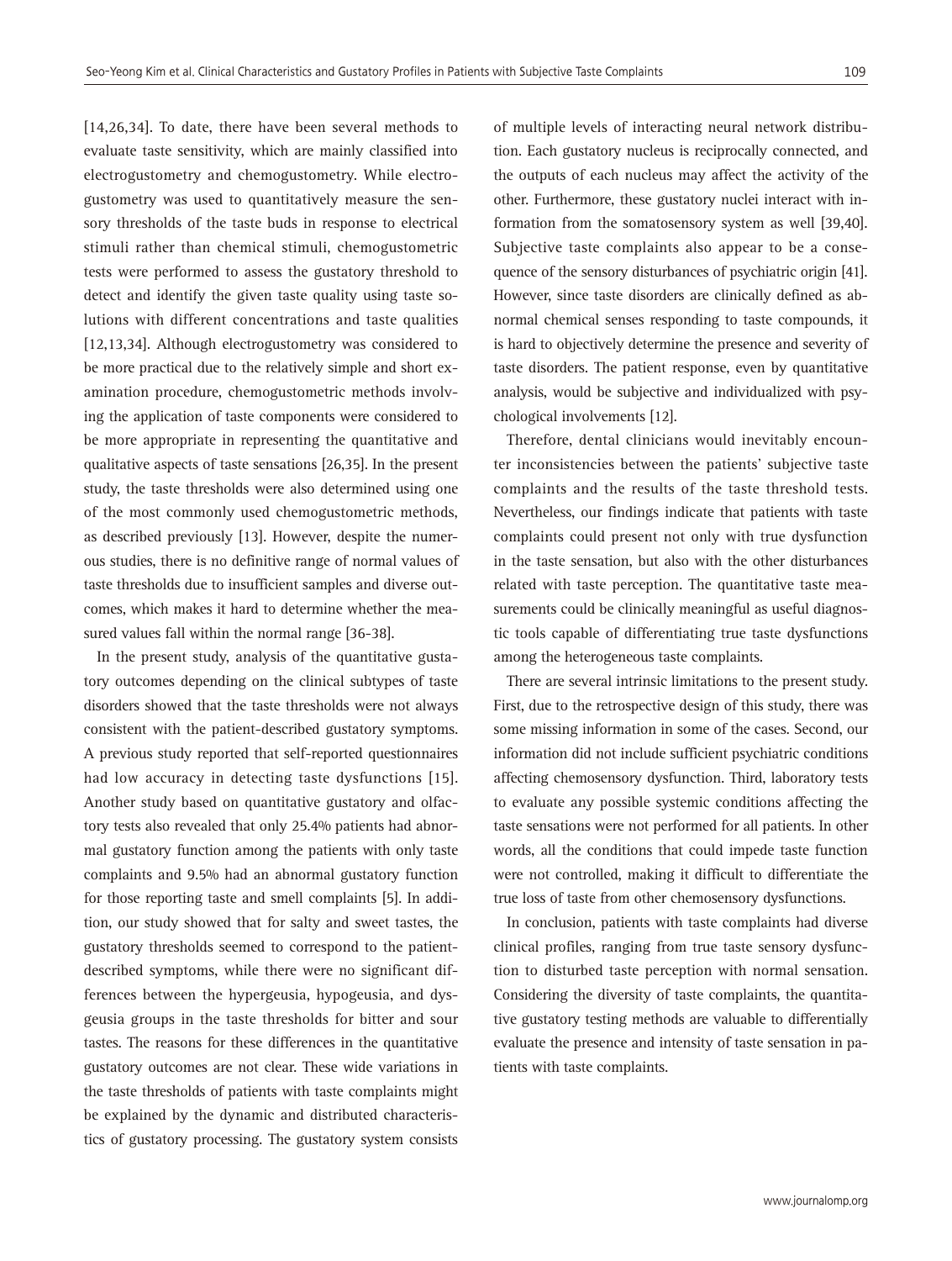### CONFLICT OF INTEREST

No potential conflict of interest relevant to this article was reported.

#### ORCID

Seo-Yeong Kim

https://orcid.org/0000-0002-8555-2490

Jin-Seok Byun

https://orcid.org/0000-0002-6182-1238

Jae-Kwang Jung

https://orcid.org/0000-0003-3099-8097

Jae-Kap Choi

https://orcid.org/0000-0001-6773-7507

#### **REFERENCES**

- 1. Wardle J, Cooke LJ. One man's meat is another man's poison. Science & Society series on food and science. EMBO Rep 2010;11:816-821.
- 2. Maheswaran T, Abikshyeet P, Sitra G, Gokulanathan S, Vaithiyanadane V, Jeelani S. Gustatory dysfunction. J Pharm Bioallied Sci 2014;6(Suppl 1):S30-S33.
- 3. Hamada N, Endo S, Tomita H. Characteristics of 2278 patients visiting the Nihon University Hospital Taste Clinic over a 10-year period with special reference to age and sex distributions. Acta Otolaryngol Suppl 2002;(546):7-15.
- 4. Ship JA, Chavez EM. Special senses: disorders of taste and smell. In: Silverman S, Eversole LR, Truelove EL, eds. Essentials of oral medicine. Hamilton: BC Decker Inc.; 2001. pp. 279-280.
- 5. Hunt JD, Reiter ER, Costanzo RM. Etiology of subjective taste loss. Int Forum Allergy Rhinol 2019;9:409-412.
- 6. Hoffman HJ, Ishii EK, MacTurk RH. Age-related changes in the prevalence of smell/taste problems among the United States adult population. Results of the 1994 disability supplement to the National Health Interview Survey (NHIS). Ann N Y Acad Sci 1998;855:716-722.
- 7. Bergdahl M, Bergdahl J. Perceived taste disturbance in adults: prevalence and association with oral and psychological factors and medication. Clin Oral Investig 2002;6:145-149.
- 8. Welge-Lüssen A, Dörig P, Wolfensberger M, Krone F, Hummel T. A study about the frequency of taste disorders. J Neurol 2011; 258:386-392.
- 9. Rawal S, Hoffman HJ, Bainbridge KE, Huedo-Medina TB, Duffy VB. Prevalence and risk factors of self-reported smell and taste alterations: results from the 2011-2012 US National Health and Nutrition Examination Survey (NHANES). Chem Senses 2016;41:69-76.
- 10. Deems DA, Doty RL, Settle RG, et al. Smell and taste disorders,

a study of 750 patients from the University of Pennsylvania Smell and Taste Center. Arch Otolaryngol Head Neck Surg 1991;117:519-528.

- 11. Fark T, Hummel C, Hähner A, Nin T, Hummel T. Characteristics of taste disorders. Eur Arch Otorhinolaryngol 2013;270:1855-1860.
- 12. Naik C, Claussen CF. Qualitative and quantitative representation of taste disturbances: how we do it by pentagon chart. Indian J Otolaryngol Head Neck Surg 2010;62:376-380.
- 13. Yamauchi Y, Endo S, Sakai F, Yoshimura I. A new whole-mouth gustatory test procedure. 1. Thresholds and principal components analysis in healthy men and women. Acta Otolaryngol Suppl 2002;(546):39-48.
- 14. Allis TJ, Leopold DA. Smell and taste disorders. Facial Plast Surg Clin North Am 2012;20:93-111.
- 15. Soter A, Kim J, Jackman A, Tourbier I, Kaul A, Doty RL. Accuracy of self-report in detecting taste dysfunction. Laryngoscope 2008;118:611-617.
- 16. Malaty J, Malaty IA. Smell and taste disorders in primary care. Am Fam Physician 2013;88:852-859.
- 17. Boesveldt S, Lindau ST, McClintock MK, Hummel T, Lundstrom JN. Gustatory and olfactory dysfunction in older adults: a national probability study. Rhinology 2011;49:324-330.
- 18. Liu G, Zong G, Doty RL, Sun Q. Prevalence and risk factors of taste and smell impairment in a nationwide representative sample of the US population: a cross-sectional study. BMJ Open 2016;6:e013246.
- 19. Su N, Ching V, Grushka M. Taste disorders: a review. J Can Dent Assoc 2013;79:d86.
- 20. Seiberling KA, Conley DB. Aging and olfactory and taste function. Otolaryngol Clin North Am 2004;37:1209-1228, vii.
- 21. Imoscopi A, Inelmen EM, Sergi G, Miotto F, Manzato E. Taste loss in the elderly: epidemiology, causes and consequences. Aging Clin Exp Res 2012;24:570-579.
- 22. Doty RL, Shah M, Bromley SM. Drug-induced taste disorders. Drug Saf 2008;31:199-215.
- 23. Yang L, Xie G, Fan Q, Xie J. Activation of the hedgehog-signaling pathway in human cancer and the clinical implications. Oncogene 2010;29:469-481.
- 24. Naik BS, Shetty N, Maben EV. Drug-induced taste disorders. Eur J Intern Med 2010;21:240-243.
- 25. Spielman AI. Chemosensory function and dysfunction. Crit Rev Oral Biol Med 1998;9:267-291.
- 26. Wrobel BB, Leopold DA. Clinical assessment of patients with smell and taste disorders. Otolaryngol Clin North Am 2004;37: 1127-1142.
- 27. Doty RL. Gustation. Wiley Interdiscip Rev Cogn Sci 2012;3:29- 46.
- 28. Stevenson RJ, Prescott J, Boakes RA. Confusing tastes and smells: how odours can influence the perception of sweet and sour tastes. Chem Senses 1999;24:627-635.
- 29. Guggenheimer J, Moore PA. Xerostomia: etiology, recognition and treatment. J Am Dent Assoc 2003;134:61-69; quiz 118-119.
- 30. Ohara Y, Hirano H, Yoshida H, et al. Prevalence and factors associated with xerostomia and hyposalivation among communitydwelling older people in Japan. Gerodontology 2016;33:20-27.